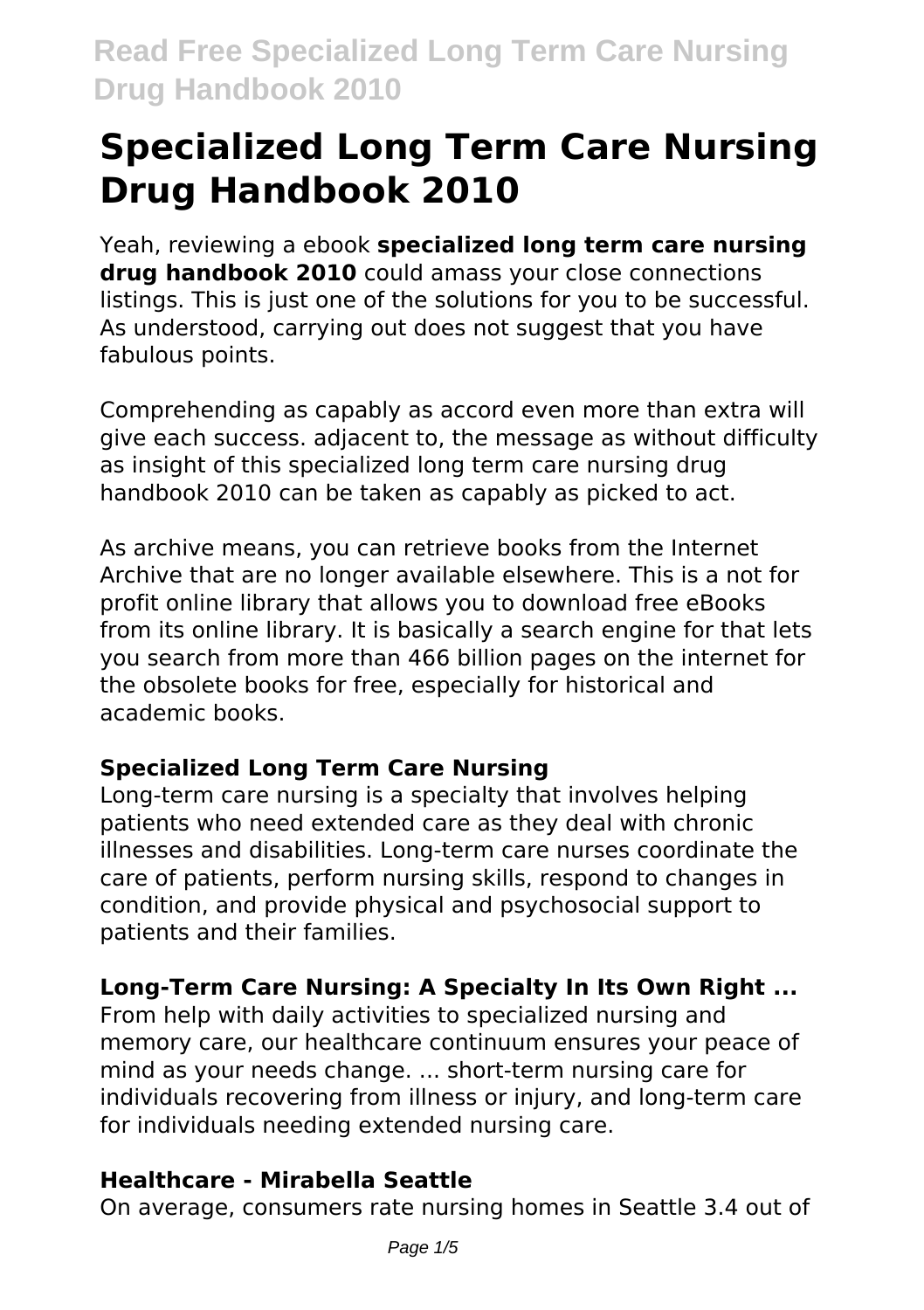5 stars. Better rated regions include Redmond with an average rating of 4.1 out of 5 stars. Caring.com has helped thousands of families find high-quality senior care. To speak with one of our Family Advisors about nursing home options and costs in Seattle, call (855) 863-8283.

### **10 Best Nursing Homes in Seattle | Virtual Tours**

Skilled nursing care can encompass both short-term services, such as rehabilitation from an illness or injury, or long-term services, such as those required for patients with chronic medical conditions that need around-the-clock care. Some examples of skilled nursing services include wound care, IV therapy, injections, physical therapy, occupational therapy, and regular monitoring of vital signs and medical equipment.

#### **Skilled Nursing vs. Long-Term Care | What's the Difference ...**

Long-Term Care Features. Twenty-four-hour nursing and custodial care for senior and chronically ill residents. Rehabilitative, restorative and ongoing skilled nursing care for residents who need assistance with daily tasks. Physiciandirected multidisciplinary care team comprising licensed nurses, certified nursing assistants and therapists.

#### **Long-Term Care Wingate**

LONG TERM CARE Optimized Care For The Life You Live Home to many residents requiring long-term care, Concord delivers roundthe-clock skilled nursing care in a healing and optimistic environment. Available 24/7, our physicians and nurse practitioners are specialized in geriatrics, wound care, infection control and dementia care.

#### **Long Term Care | 24/7 Skilled Nursing Care | Specialized ...**

Every short-term, rehabilitation, respite, and long-term resident receives around-the-clock licensed nursing care seven days a week. Our complete list of nursing-care amenities includes daily monitoring of patient vitals and assistance with bathing and dressing that's both proactive and respectful.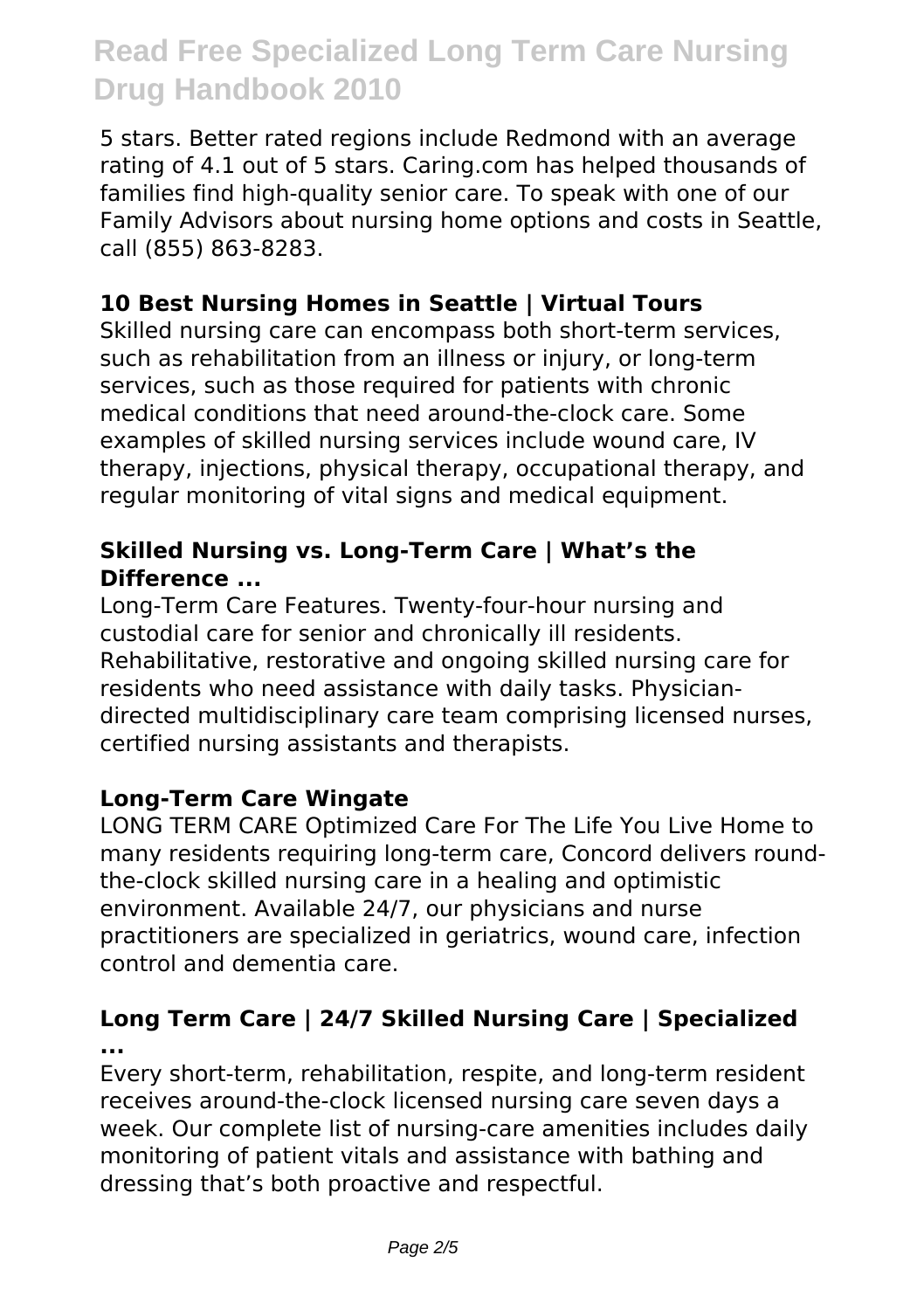#### **Specialized Skilled Nursing - Plainfield Health Care Center**

Information for Families What is the Specialized Dementia Care Program? Find an assisted living facility that offers the program Alternatives if the program is not available in your area Information for Potential Providers

#### **Specialized Dementia Care Program in Assisted Living ...**

Nursing Home Infection Preventionist Training Course external icon CMS Memo: Detailed Description Specialized Infection Prevention and Control Training for Nursing Home Staff in the Long-Term Care Setting is Now Available pdf icon [PDF – 3 pages] external icon

#### **Infection Prevention Training | LTCF | CDC**

A CCRC resident has to sign a long-term contract that provides for housing, personal care, housekeeping, yard care and nursing care. This contract typically involves either an entry fee or buy-in fee in addition to monthly service charges, which may change according to the medical or personal care services required.

### **Long-Term Care Residential Options | DSHS**

We provide 24-hour skilled care and exemplary rehabilitation services to help restore you physically, mentally and emotionally. Our goal is to make your transition as smooth as possible a – whether you are here for short-term therapy or need long-term care. 5-Star rating from Medicare 24-hour skilled care and rehabilitation services available

### **Healthwin - Rebuilding Lives With Care**

Although Medicare provides coverage for up to 100 days of rehabilitation or convalescent care in a nursing home, it doesn't cover long-term care. Medigap, long-term care insurance and...

#### **What's the Difference Between Types of Long-Term Care ...**

A nursing facility is one of many settings for long-term care, including or other services and supports outside of an institution, provided by Medicaid or other state agencies. Where Nursing Facility Services are Provided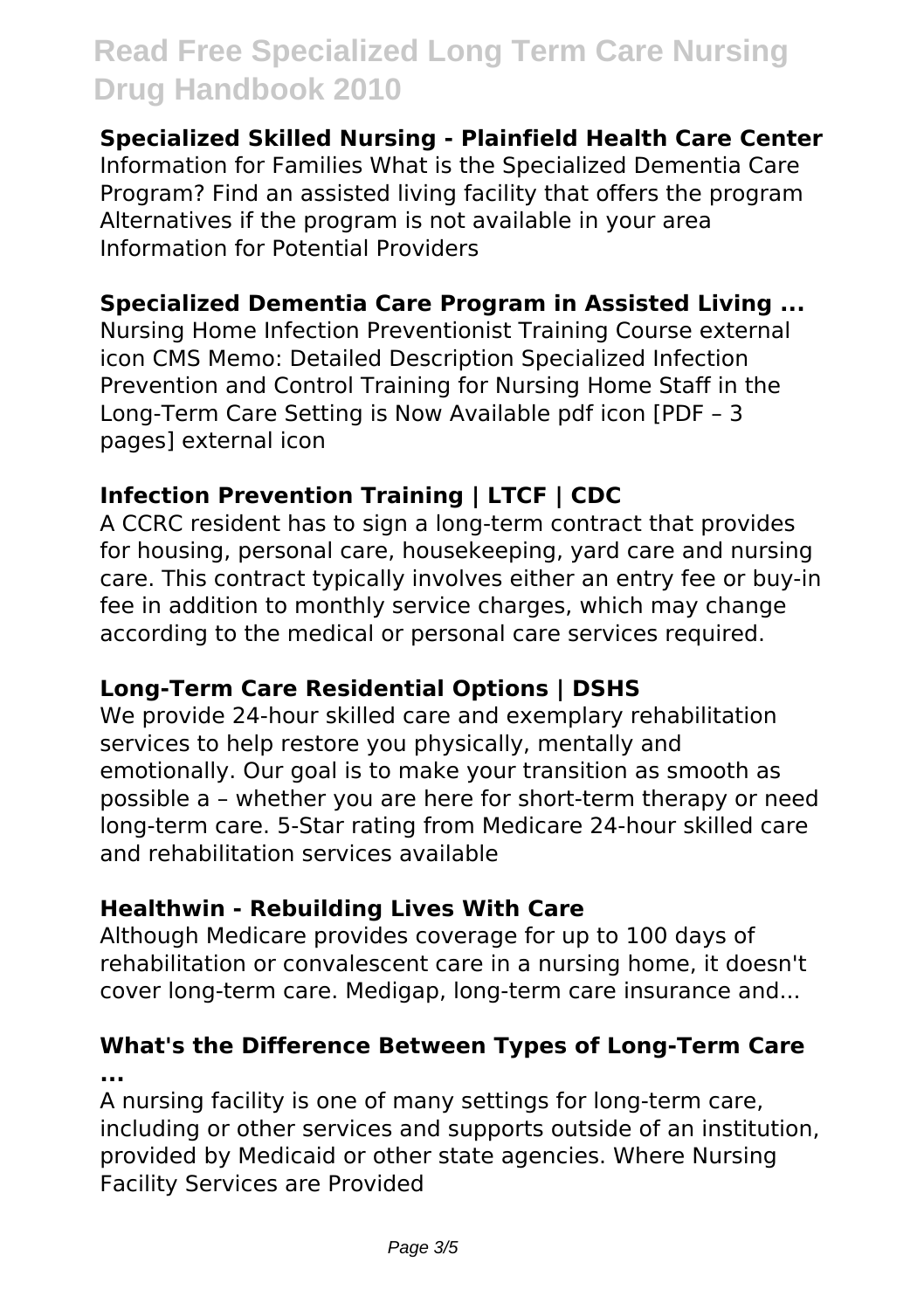### **Nursing Facilities | Medicaid**

PAWS of CNY's pet therapy teams provided animal-assisted activities (AAA) visits to a variety of long-term care facilities and specialized facilities/communities. Our visits are intended to provide some companionship and happiness to residents, their families, and facility staff. Visits can be coordinated in a group setting, or volunteers can ...

#### **Long-term Care & Specialized Facilities/Communities**

Specialized Facilities for Individuals with Alzheimer's: Specialized Facilities for Individuals with Alzheimer's: Continuum of Care Facilities: Continuum of Care Facilities: Intermediate Care Facilities for Individuals with Intellectual Disability: Intermediate Care Facilities for Individuals with Intellectual Disability: Nursing Facilities ...

### **LONG TERM CARE FACILITIES - Oklahoma**

In addition to 24-hour support services, residents also have access to specialized therapy and nursing services as needed. The space is designed to be as home-like as possible with a living room, fireplace, warm finishes, lots of natural light, outdoor patios, and garden areas. The facility is designed by Environmental Works Design Center and ...

### **TBI Assisted Living Home - PROVAIL**

Specialty Nursing. Runnells Center for Rehabilitation & Healthcare offers a variety of specialized skilled nursing care such as: IV Therapy, Tracheostomy Care, PICC Line Therapy….

#### **Runnells Center for Rehabilitation & Healthcare – Runnells ...**

Children's Specialized Hospital LTC provides dignified and tender loving care for children and adolescents with long-term medical needs. Our warm and welcoming atmosphere combines specialized therapeutic medical and nursing care with a diverse array of activities designed to maintain each child's abilities and encourage their maximum potential.

## **Pediatric Long Term Care | Children's Specialized Hospital**

Nursing Home Care Act with Long Term Care Security Act as